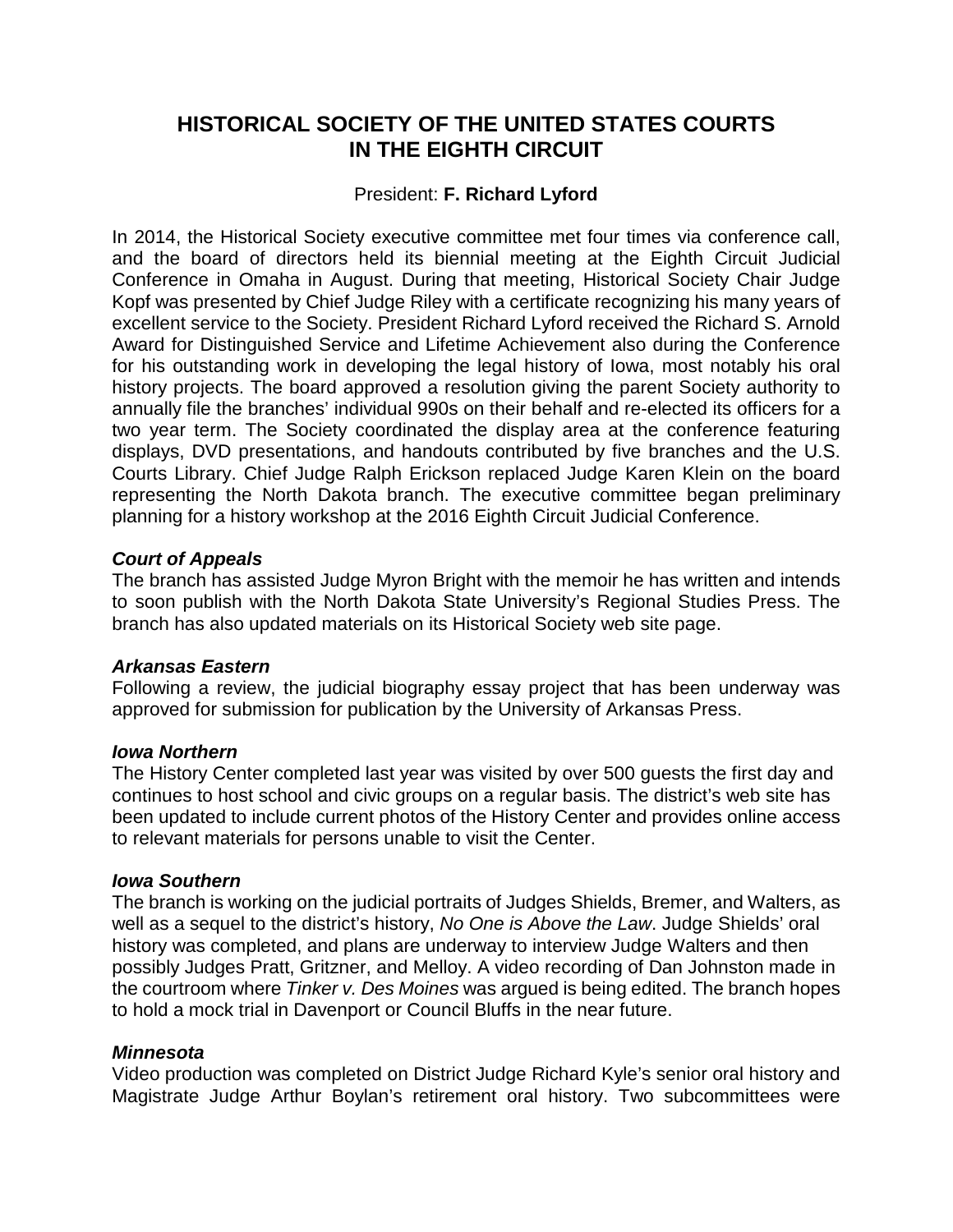created: one to research production of a new display in the Minneapolis courthouse lobby and another to research recognizing contributions of past branch members. The Fergus Falls courthouse was dedicated in honor of Judge Edward J. Devitt on April 22, 2014. Historical information on the Court's website was updated.

#### *Missouri Eastern*

Judge Stephen Limbaugh Sr.'s oral history video was completed. Work on recording interviews regarding the district's seventeen most significant cases continued. The Dred Scott case was completed, and *Green v. McDonnell Douglas* was researched and recording scheduled for summer 2014. The judicial oral history and significant case videos will be made available for viewing in the Learning Center of the Thomas F. Eagleton Courthouse. *And Justice for All: A History of the Federal District Court of Eastern Missouri*, written by Dr. Burton Boxerman, was published in fall 2014 by the Southeast Missouri State University Press.

#### *Missouri Western*

The branch teamed up with the Truman Library Institute and the Kansas City Public Library to co-sponsor a series of lectures on significant Supreme Court decisions that have impacted modern American life. Presenters from the University of Kansas spoke on *Mapp v. Ohio*, *Roe v. Wade*, and *Gibbons v. Odgen.* Scheduling is underway for the next programs.

#### *Nebraska*

The branch met several times with authors Dr. Mark Scherer and Dr. John Wunder to discuss completion of the district's written history. A good deal of work has been completed. Professor Scherer was able to engage a law student at the University of Nebraska College of Law to assist him over the summer. The target date for completion is summer 2015.

#### *North Dakota*

Chief Judge Ralph Erickson succeeded Judge Karen Klein as chair of the branch and board member for the parent Society. The branch continues to collect various courtroom and chambers artifacts.

### *South Dakota*

The branch continues in its project to interview Judges Lawrence L. Piersol and Charles B. Kornmann.